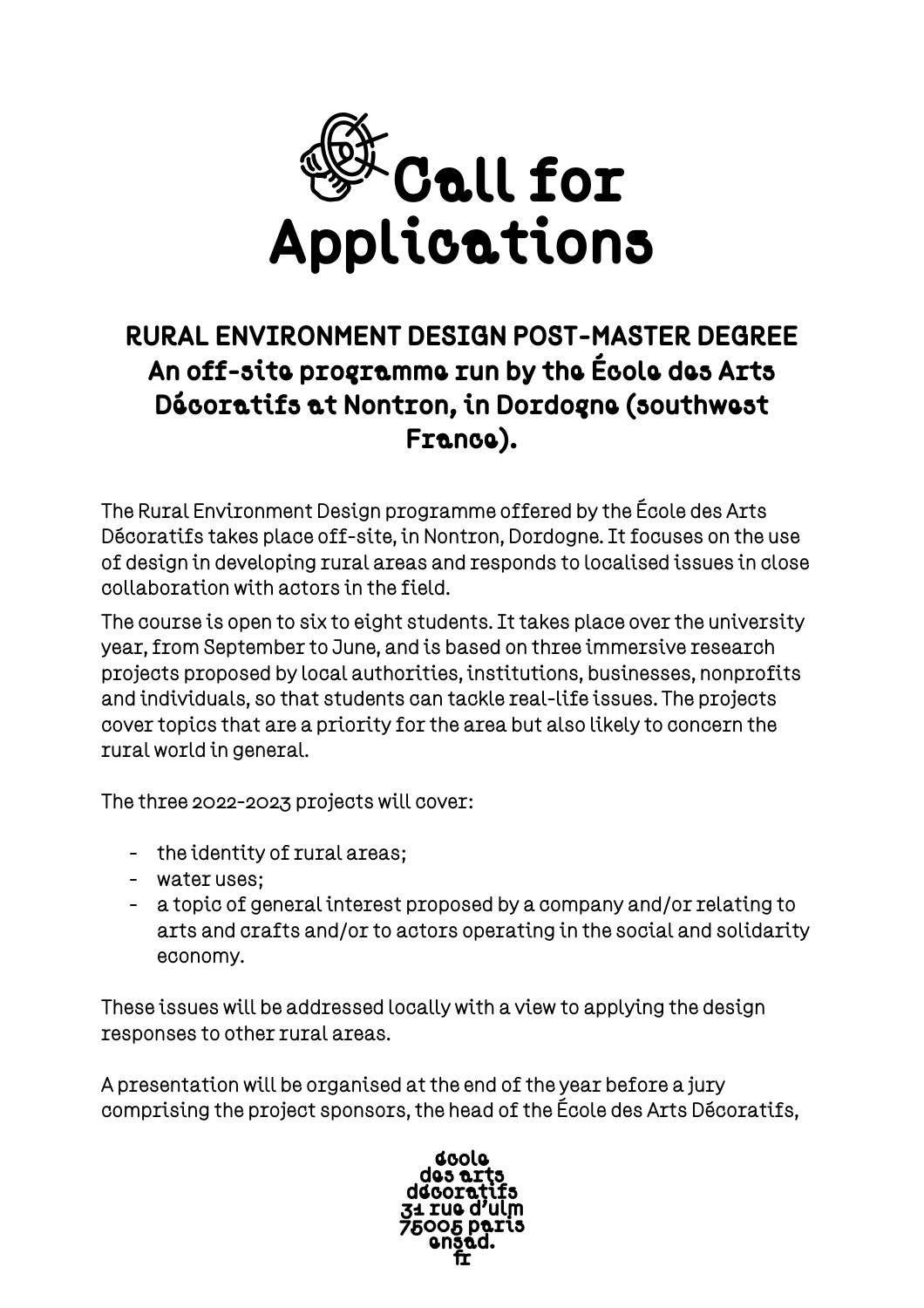programme advisers and guest specialists. The Pôle Expérimental des Métiers d'Art (local experimental arts and crafts centre) will coordinate activities locally and be able to show the resulting work. Partnerships will also be possible with the design and arts and crafts residency.

The programme will have multiple roles, operating as a residency, laboratory, research unit and incubator:

- − as a residency since it offers accommodation, a collective workshop, maintenance and production grant, and an environment that fosters project research and development. Successful candidates will live on site and have access to the infrastructure and technical facilities they need, to be provided by several partner organisations;
- − as a laboratory thanks to a focus on experimentation and social innovation;
- − as a research unit since it studies the development of hands-on projects in response to specific local issues or in partnership with local organisations (nonprofits, teaching establishments, etc.);
- − as an incubator since it allows students to test out and consolidate professional projects.

The programme also aims to inform rural actors about design practices.

The post-master degree is headed by Florence Doléac, designer and teacher on the Product Design master's degree at the École des Arts Décoratifs, with the support of Patrick Renaud, designer and adviser on the Product Design master's degree. The course also benefits from contributions by guest artists and theoreticians (geographers, sociologists, anthropologists, rural environment specialists, etc.).

Each participant receives a grant of €8,000 divided up as follows : €6,000 maintenance grant, €1,000 expenses grant (petrol and various costs) and €1,000€ production grant for minor equipment costs. An extra budget can be made available to cover other production costs.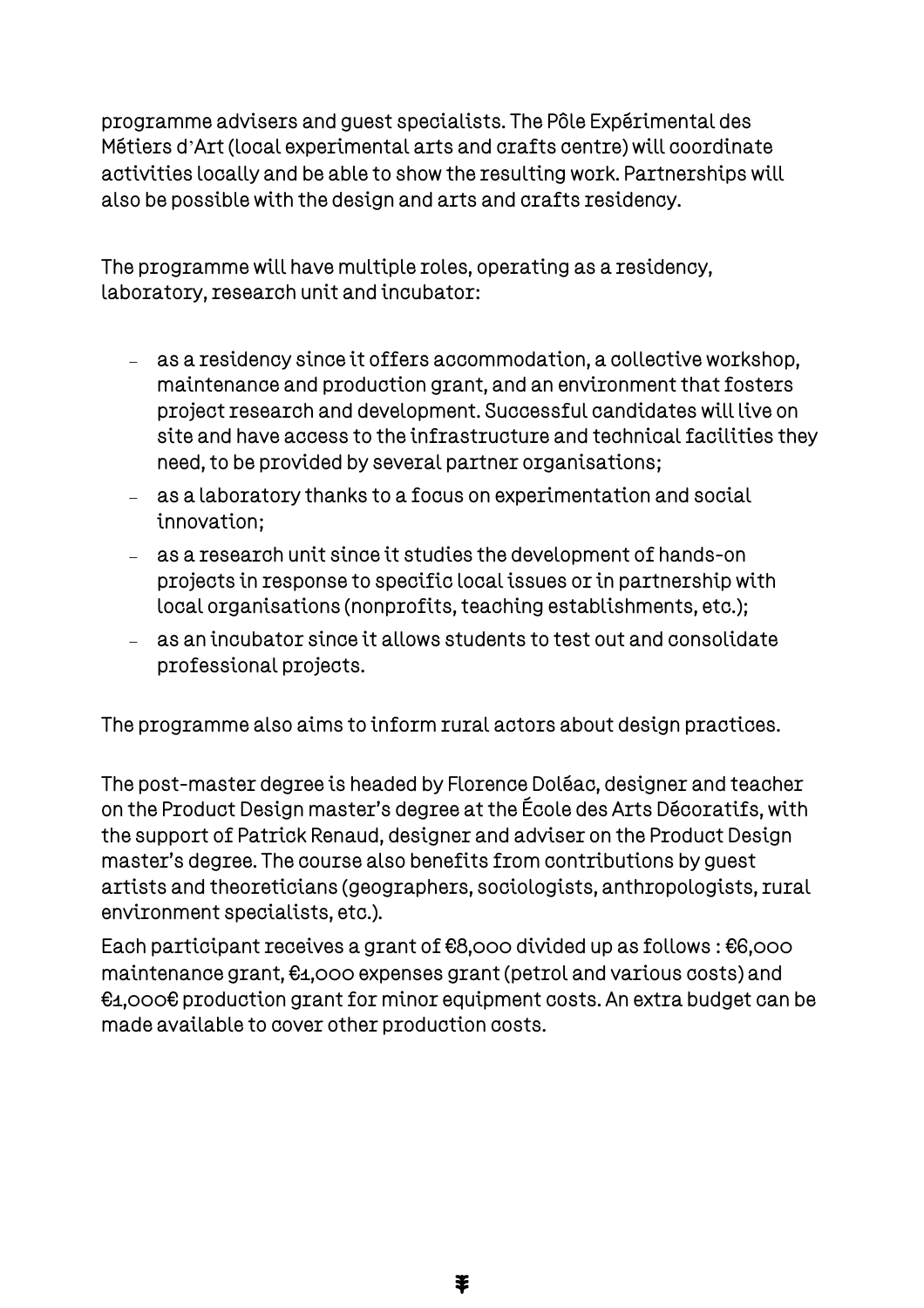## APPLYING TO THE PROGRAMME Application procedure for the 2022-2023 session

The programme is aimed at candidates aged under 31 on 31 December 2022, who are interested in rural issues, hold a master's degree (in design, art, architecture, human and social sciences, management, engineering, etc.) on 1st September or can show proof of professional experience of at least three years.

## The digital application form comprises:

- − cover letter;
- − CV;
- − copies of the applicant's identity card and higher education diplomas;
- − a portfolio of projects no more than 10 pages long.

Applications must be submitted no later than midnight on 20 May 2022 via our online platform:

[https://www.demarches-simplifiees.fr/commencer/mondes\\_ruraux](https://www.demarches-simplifiees.fr/commencer/mondes_ruraux)

## Jury

Short-listed candidates will be invited to attend an interview on 27 or 28 June with a jury made up of the head of the École des Arts Décoratifs and postmaster degree advisers.

Evaluation criteria:

- an interest in rural issues;
- autonomy;
- high quality output;
- ability to organise and experience.

Successful candidates will be admitted to the École des Arts Décoratifs and will have to pay the submission fee ( $\epsilon$ 438 in 2021) as well as the student life and campus contribution (€92 in 2021).